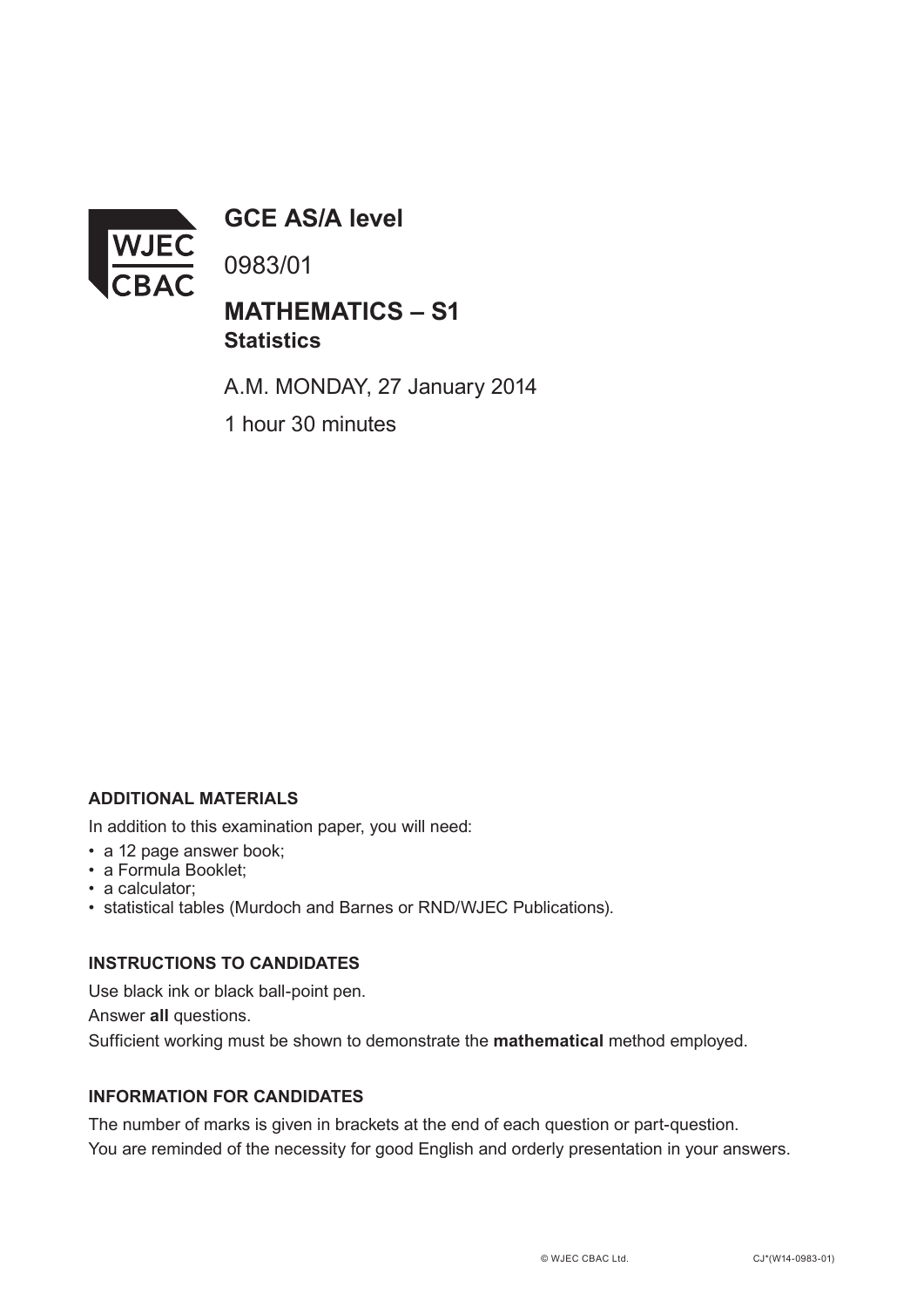**1.** The events *A* and *B* are such that

 $P(A) = 0.5$ ,  $P(B) = 0.2$ ,  $P(A|B) = 0.4$ .

- *(a)* Calculate
	- (i) *P(A*∩*B*),
	- (ii) *P*(*B*|*A*). [4]
- *(b)* Giving a reason, state whether or not *A* and *B* are mutually exclusive. [1]
- **2.** Gwyn has three varieties of apples in his fruit bowl, 6 Elstar, 4 Gala and 2 Regent. He decides to select 3 of these 12 apples at random to take to work. Calculate the probability that he selects

| (a) 1 apple of each variety,          | $\lceil 3 \rceil$ |
|---------------------------------------|-------------------|
| $(b)$ 3 Elstar apples,                | $[2]$             |
| (c) 3 apples all of the same variety. |                   |

- **3.** When Catrin shoots an arrow at a target, she hits it with probability 0·4. When Rhiannon shoots an arrow at the target, she hits it with probability 0·3. Successive shots are independent. One morning, they decide to shoot arrows alternately at the target, starting with Rhiannon. The winner is the first to hit the target.
	- *(a)* Show that the probability that Catrin wins with her first shot is 0·28. [2]
	- *(b)* Show that the probability that Catrin wins with her second shot can be written in the form  $k \times 0.28$ , and state the value of *k*. [2]
	- *(c)* Hence, by summing an infinite geometric series, find the probability that Catrin wins. [3]
- **4.** *(a)* The random variable *X* has the binomial distribution B(20, 0·2).
	- (i) Without the use of tables, calculate  $P(X = 6)$ ,
	- (ii) Determine  $P(2 \le X \le 8)$ .
	- *(b)* The random variable *Y* has the binomial distribution B(200, 0·0123). Use the Poisson distribution to determine the approximate value of  $P(Y = 3)$ . [3]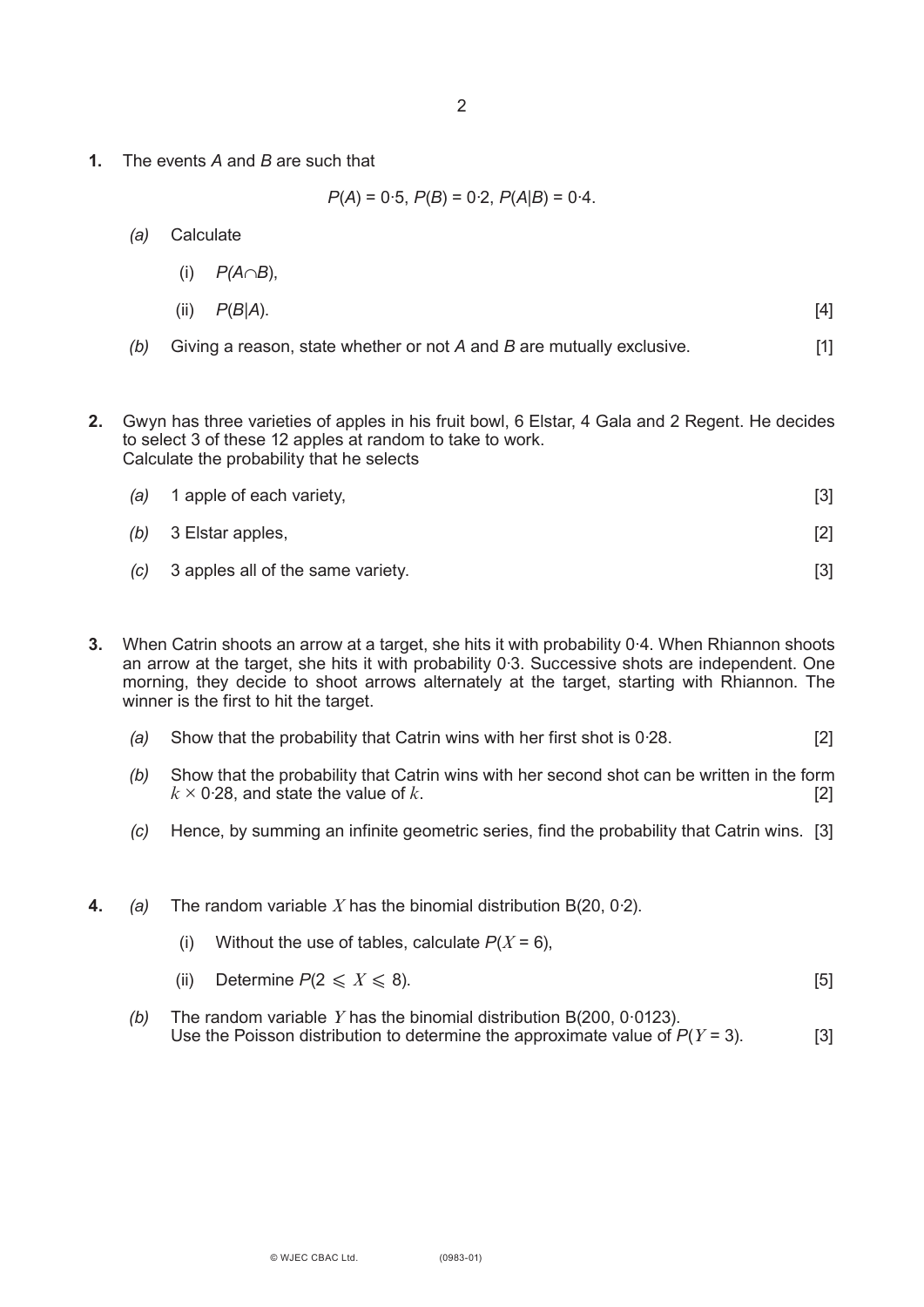- **5.** Three drawers each contain 4 coins. Drawer A contains 4 gold coins. Drawer B contains 3 gold coins and 1 silver coin. Drawer C contains 2 gold coins and 2 silver coins. David selects one of these drawers at random and then selects  $\tilde{2}$  coins at random from that drawer without replacement.
	- *(a)* Determine the probability that he selects 2 gold coins. [5]
	- *(b)* Given that he selects 2 gold coins, determine the probability that Drawer A was selected. [3] **Selected.** [3]
- **6.** Jim takes part in a quiz in which he has to answer 10 questions on his chosen topic. You may assume that he answers each question correctly with probability 0·75 and that answers to successive questions are independent.

Let *X* denote the number of questions that he answers correctly.

- *(a)* (i) Find the mean and the variance of *X*.
	- (ii) Find the most likely value of *X*. [7]
- *(b)* Jim wins £10 for each question answered correctly but loses £2 for each question not answered correctly. Let £*W* denote the total amount that Jim wins.
	- (i) Show that  $W = aX b$ , where a, b are positive integers whose values are to be found.
	- (ii) Find the mean and the variance of  $W$ . [4]
- **7.** The discrete random variable *X* has the following probability distribution.

| - -<br>$\sim$ $\sim$ |     |           |     |     |     |
|----------------------|-----|-----------|-----|-----|-----|
| $P(X = x)$           | 0.1 | ገ.ጋ<br>◡▵ | 0.3 | ი 1 | 0.3 |

- *(a)* Determine the mean and the variance of *X*. [5]
- *(b)* Three independent observations  $X_1$ ,  $X_2$ ,  $X_3$  are taken from the distribution of X and  $S = X_1 + X_2 + X_3$ . Calculate
	- (i)  $P(S = 4)$ ,
	- (ii)  $P(S \le 4)$ . [6]

# **Turn over**